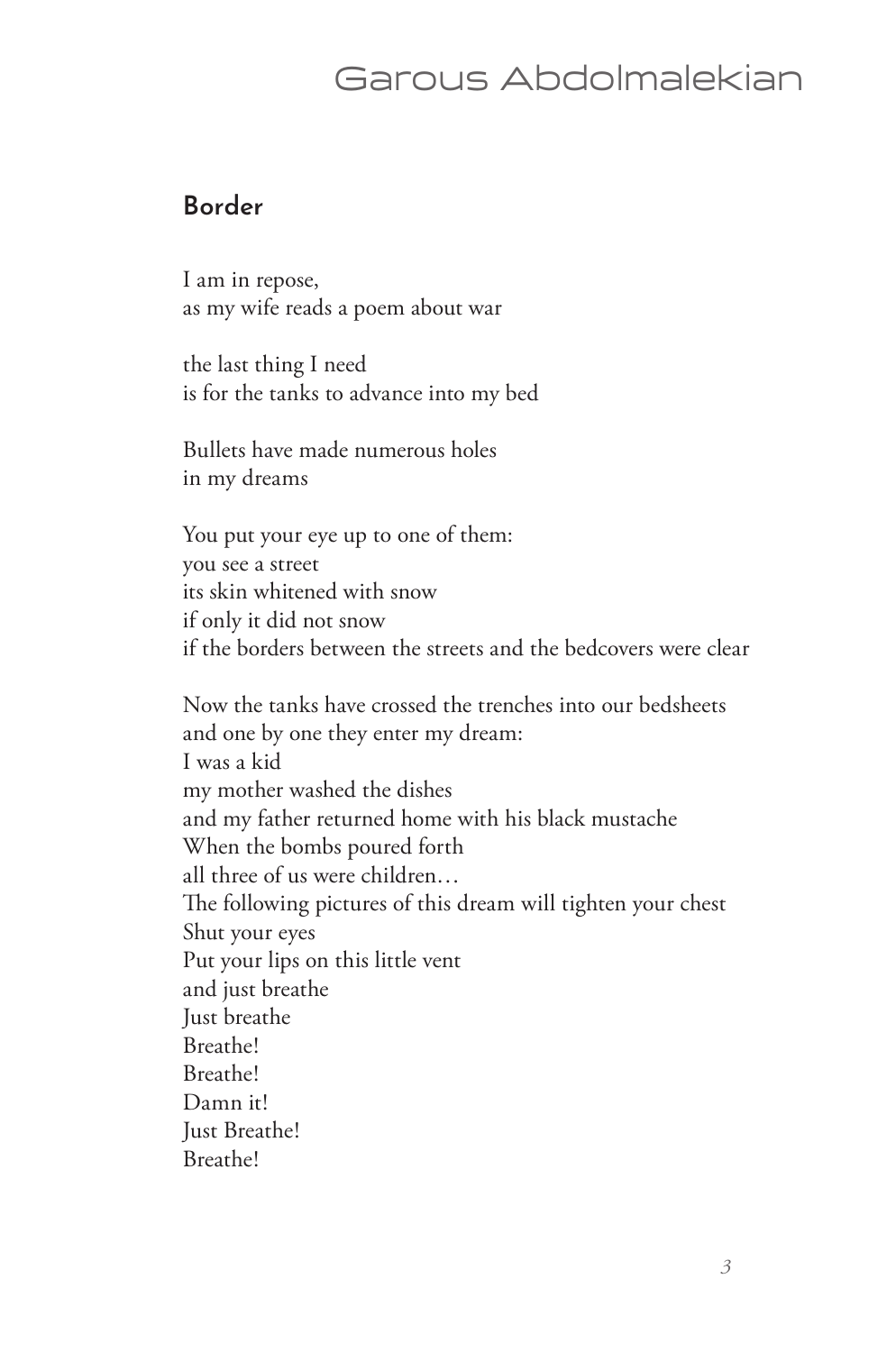The doctor shakes his head The nurse shakes her head The doctor wipes the sweat from his brow And the green mountain chain on the screen turns to desert.

Translated from Persian by Ahmad Nadalizadeh and Idra Novey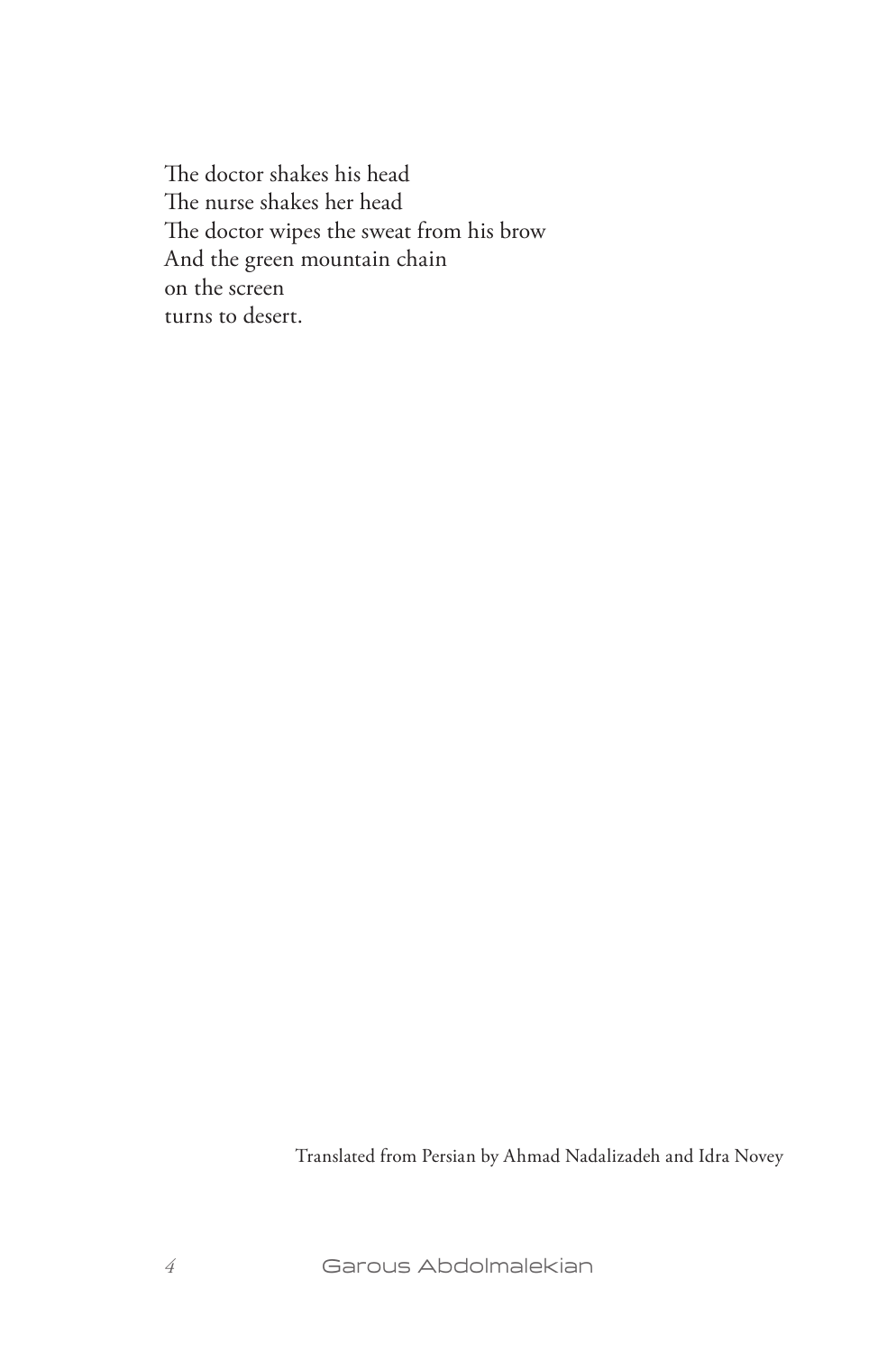### Kaveh Akbar

#### **Learning to Pray**

My father moved patiently cupping his hands beneath his chin, kneeling on a janamaz

> then pressing his forehead to a circle of Karbala clay. Occasionally he'd glance over at my clumsy mirroring,

my too-big Packers T-shirt and pebble-red shorts, and smile a little, despite himself.

> Bending there with his whole form marbled in light, he looked like a photograph of a famous ghost.

 I ached to be so beautiful. I hardly knew anything yet not the boiling point of water

> or the capital of Iran, not the five pillars of Islam or the Verse of the Sword—

 I knew only that I wanted to be like him, that twilit stripe of father

> mesmerizing as the bluewhite Iznik tile hanging in our kitchen, worshipped as the long faultless tongue of God.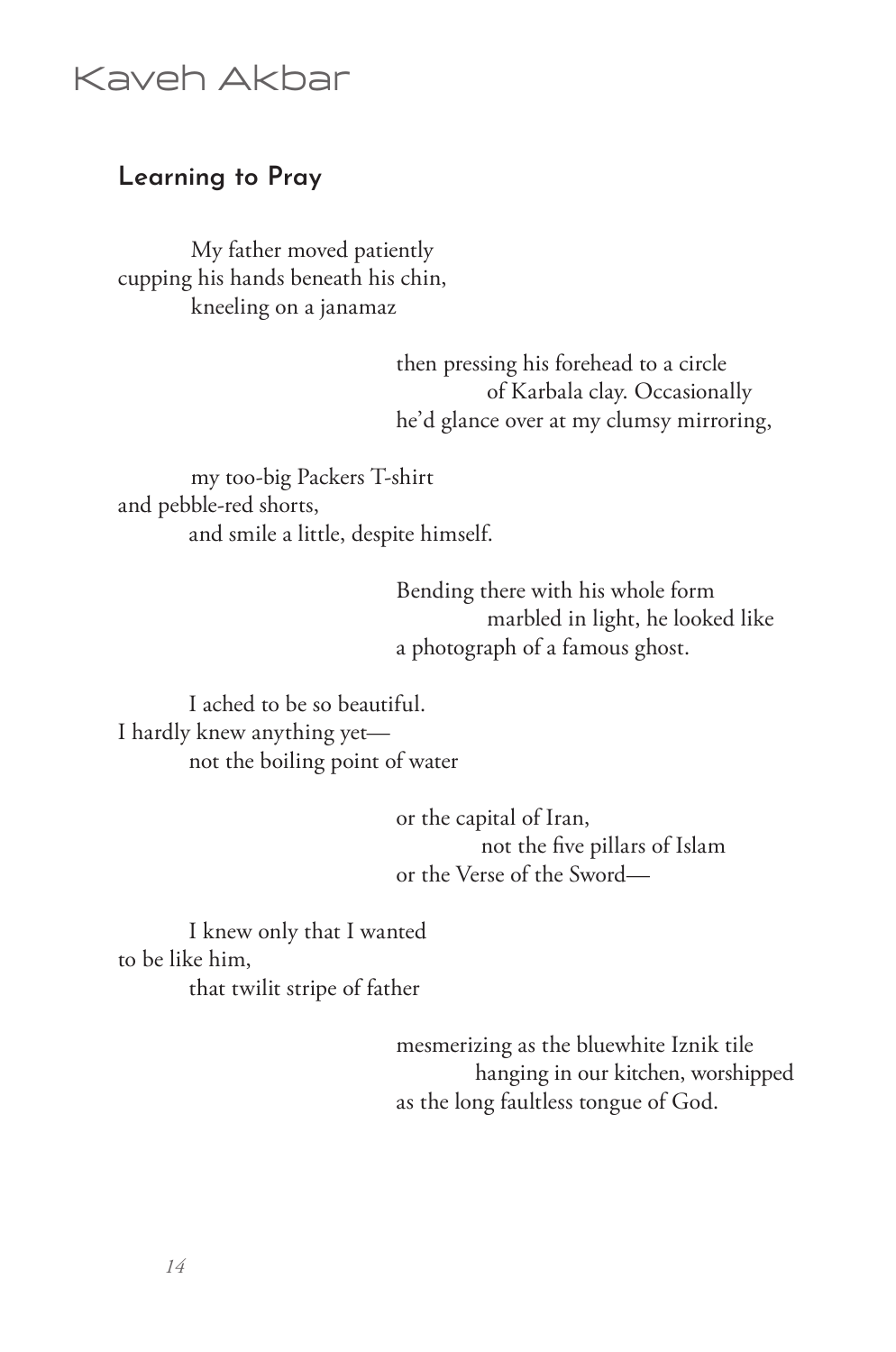# Roja Chamankar

#### **Copy**

He just sat inside of me searching me searching my world searching inside of me for the world. He plucked a word from deep within my folds and placed it on his temple his brain decaying. He sprinkled words from his mouth onto my life. The flimsy borders inside of me collapsed my flimsy borders collapsed I, a flimsy border, collapsed.

We were displaced. I, a composite: the world, searching, brains, life, borders, folds decay, disintegration and a second attempt at life my second life!

Come breathe inside my death we have been displaced come breathe inside the world of my death we have been displaced come breathe the world within my death

There was always a word instead of me that you could squander on your temple the laughter of your eyes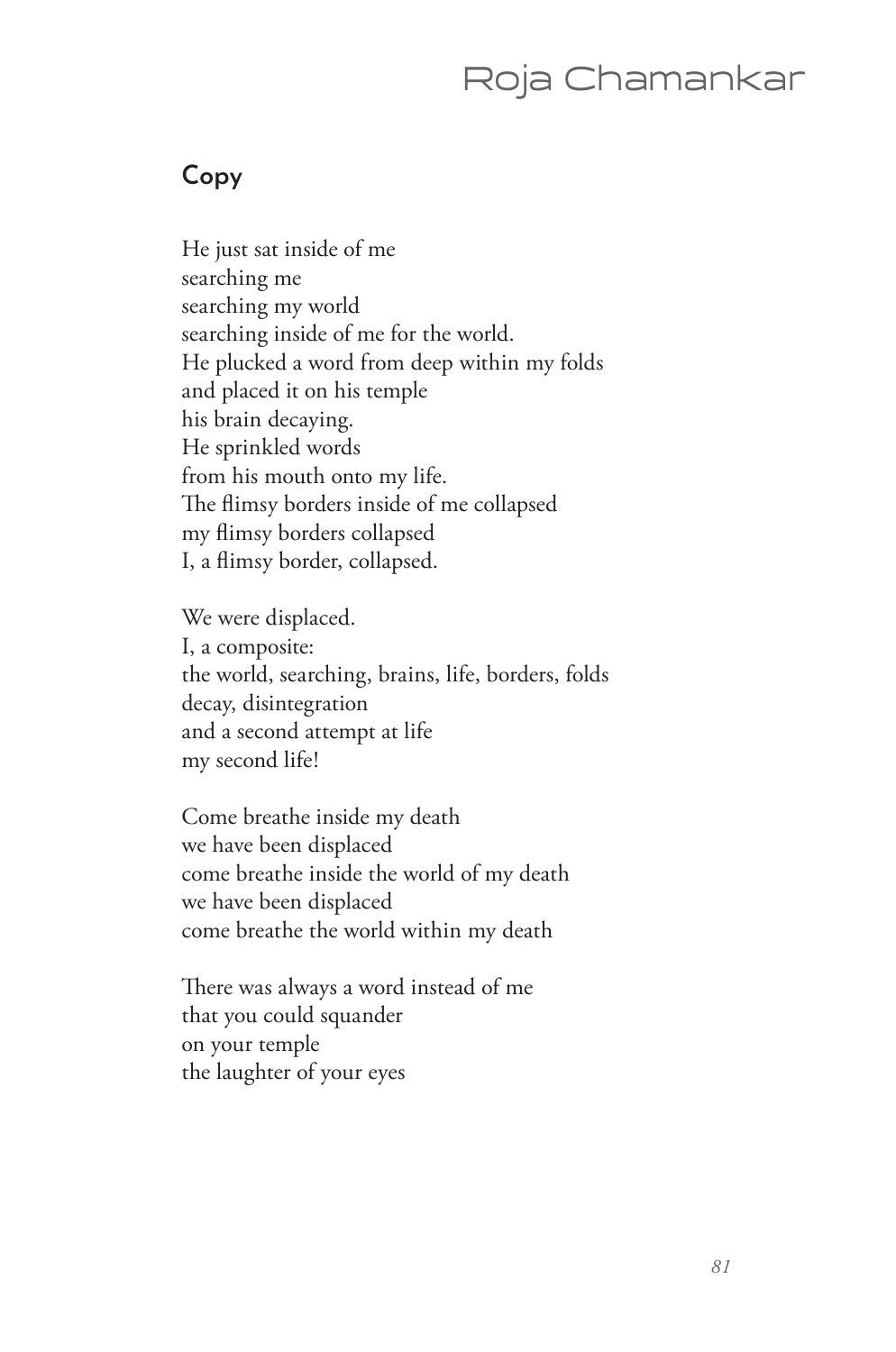You, a copy from inside: words, waste, sawdust, death, a vein through which you crossed my borders a vein through which you crossed my borders! You passed through my folds you passed me by

Translated from Persian by Blake Atwood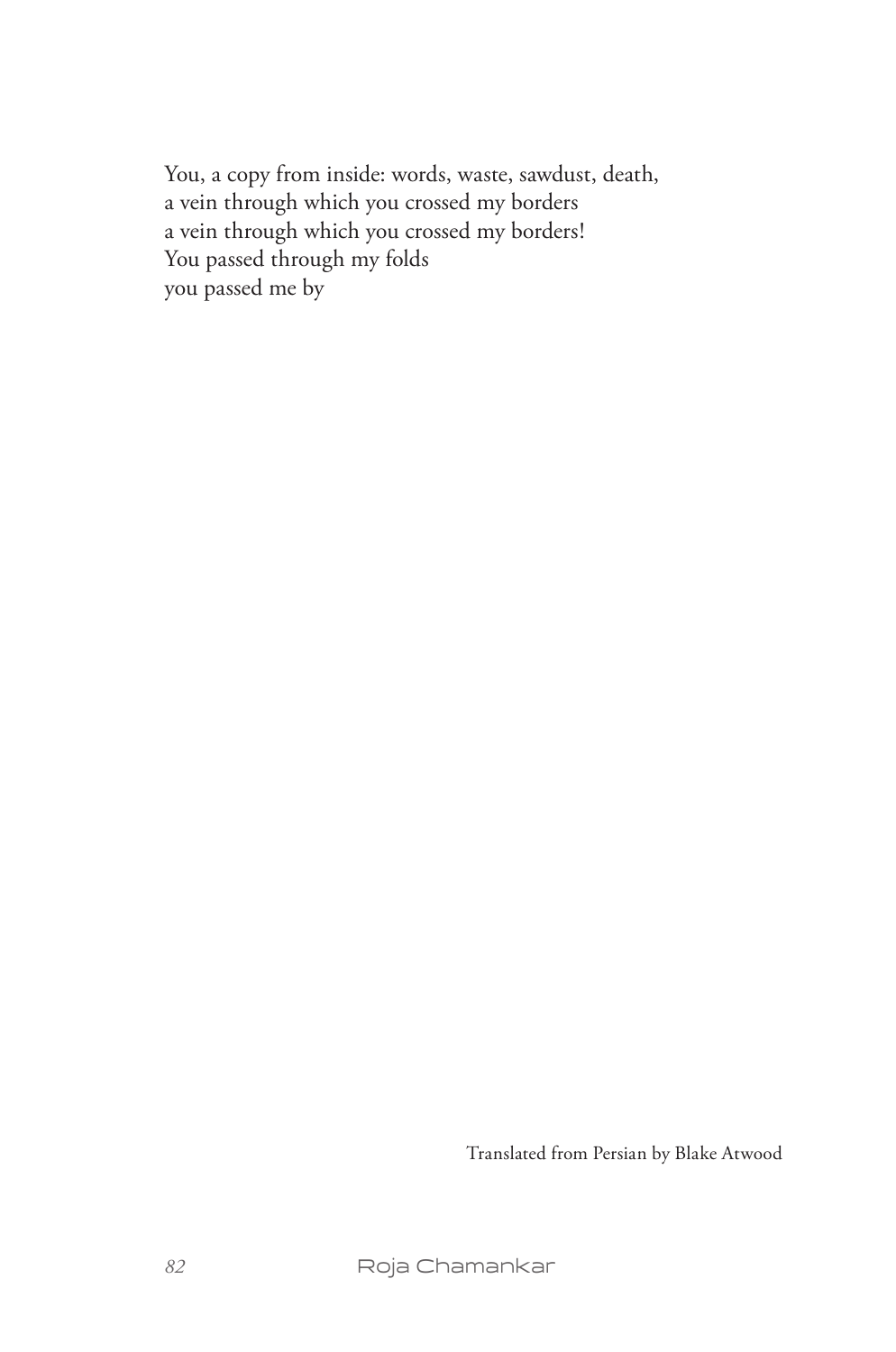## Armen Davoudian

### **Wake-up Call**

I can see my mother, apron over her nightgown, setting the table for breakfast, a stack of lavash steaming at the center, honey and milk skin, feta with fruit, chickpea-and-chicken mash dusted with cinnamon. I can see my father, already in his coveralls and cap, filling a cup to the brim with hot tapwater and emptying it into another cup

and emptying that cup into another until all three are warmed for tea. I can hear the kettle whistling and pull the covers tight around my head, against the coming light, for any moment now they will open the door and lift the covers and find that I'm not there.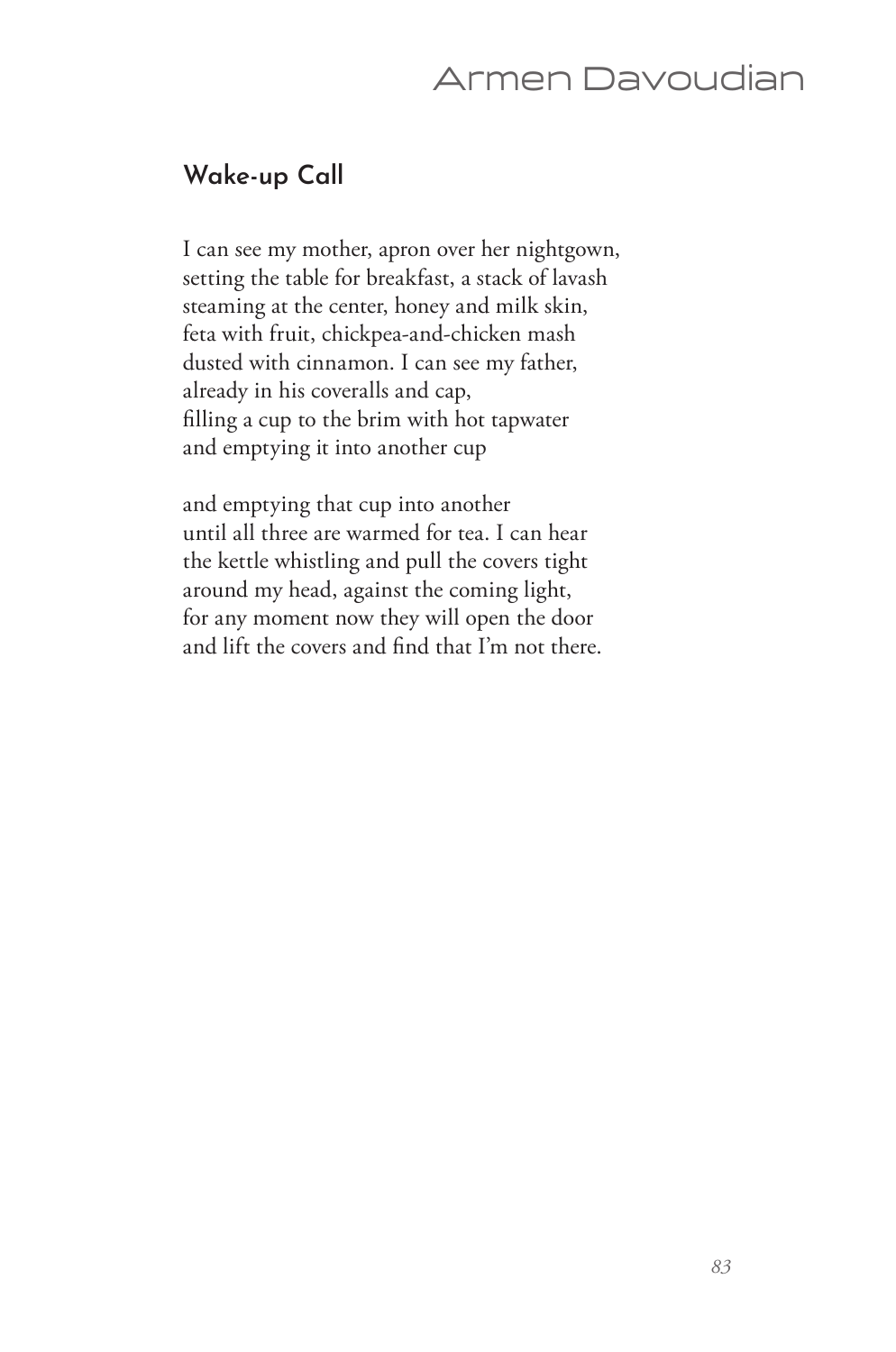### Azita Ghahreman

#### **Glaucoma**

The corn poppies came first then the locusts and after that the unravelling wind. That was how childhood looked to you before the dark water, before the thorns, before the mountain range of a thousand mosques cast shadow over those wild flowers.

First the poppies went then grandmother then the royal rooms grew shabby, the photos of Oppenheimer, Lumumba, the red furniture—everything went to the second hand shop.

Joyous accordions and flags of mourning, Turks and Kurds, little blue patterned headscarves all passed by in the street. "By Appointment to…" the Princes, my father's brothers, was stamped on every cup and shisha, my mother, first in line for Friday prayer, kept her back to me, my brother joined the Basij.

First the locusts come, then the poppies no first the poppies went then the locusts… The hollow of the eye fills with snow, the valleys of winter are white then come the thorns and the dark waters.…

Translated from Persian by Maura Dooley and Elhum Shakerifar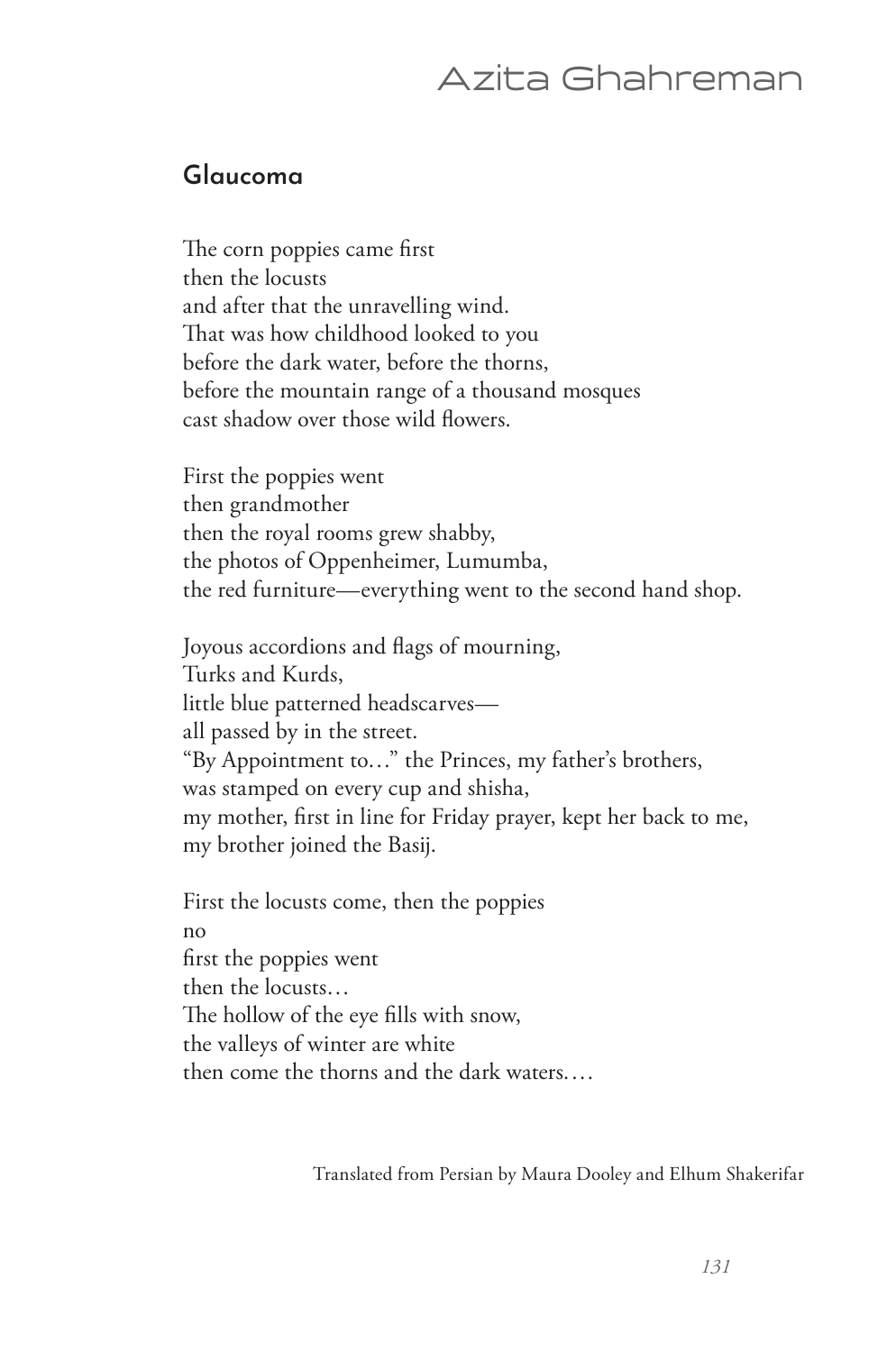# Ahmad Shamlu

### **The Hour of Execution**

In the door's lock a key turned

A smile trembled on his lips like the image of water dancing along the ceiling from the reflection of the shining sun

In the door's lock a key turned

Outside the carefree color of daybreak moved like a wayward note turning and turning upon the holes of the flute in search of its home

In the door's lock a key turned A smile danced on his lips like the image of water dancing along the ceiling from the reflection of the shining sun

In the door's lock a key turned.

Translated from Persian by Jason Bahbak Mohaghegh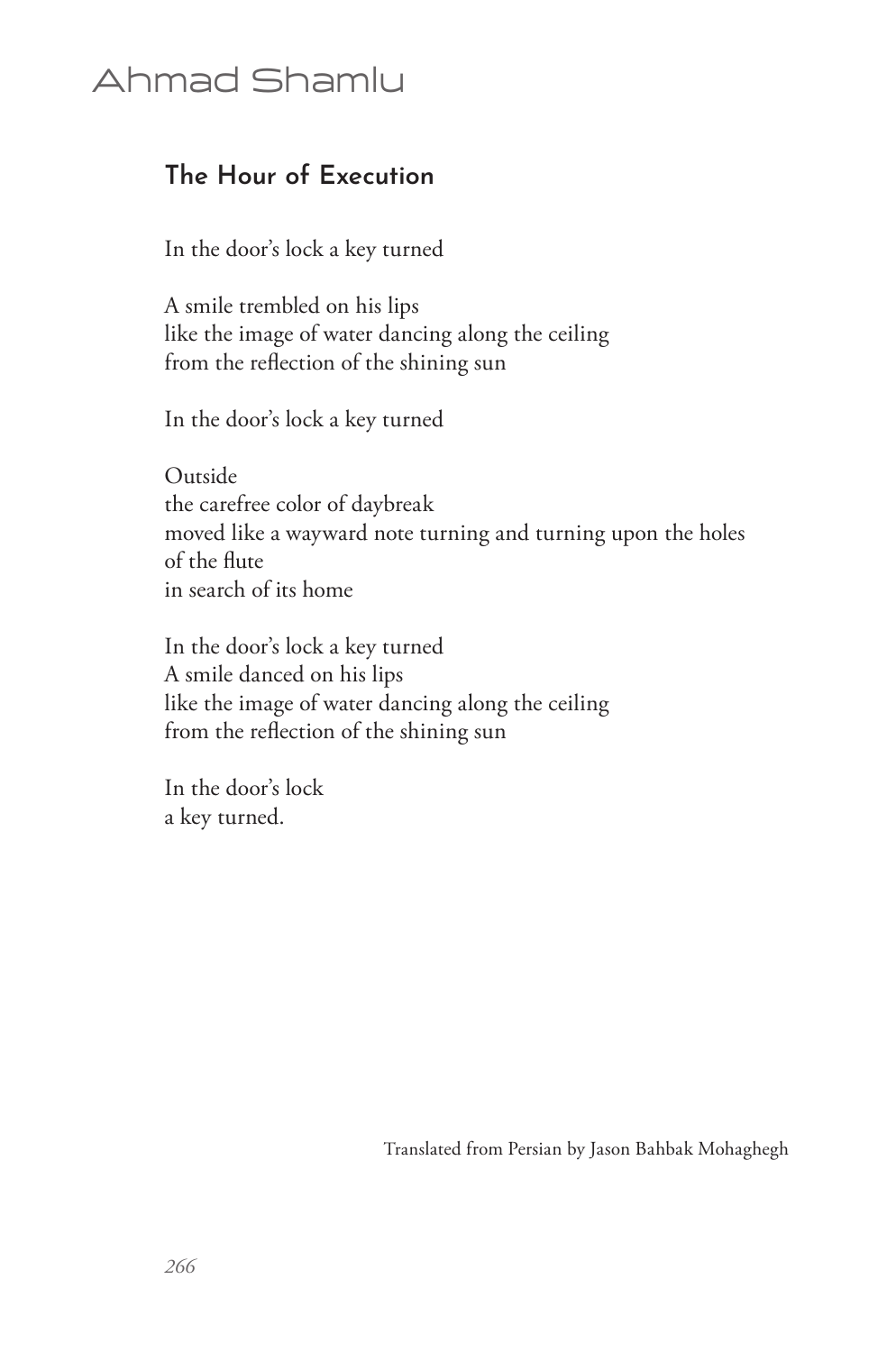# Solmaz Sharif

### **Safe House**

SANCTUARY where we don't have to

sanitize hands or words or knives, don't have to use a

scalle each morning, worried we take up too much space. I

scan my memory of baba talking on

screen answering a question (*how are you?*) I would ask and ask from behind the camera, his face changing with each repetition as he tried to watch the football game. He doesn't know this is the beginning of my

scribing life: repetition and change. A human face at the seaport and a home getting smaller. Let's

search my father's profile: moustache black and holding back a

SECRET he still hasn't told me,

section of the couch that's fallen a bit from his repeated weight,

sector of the government designed to keep him from flying. He kept our house

secure except from the little bugs that come with dried herbs from Iran. He gives

security officers a reason to get off their chairs. My father is not afraid of

sedition. He can

seize a wild pigeon off a Santa Monica street or watch